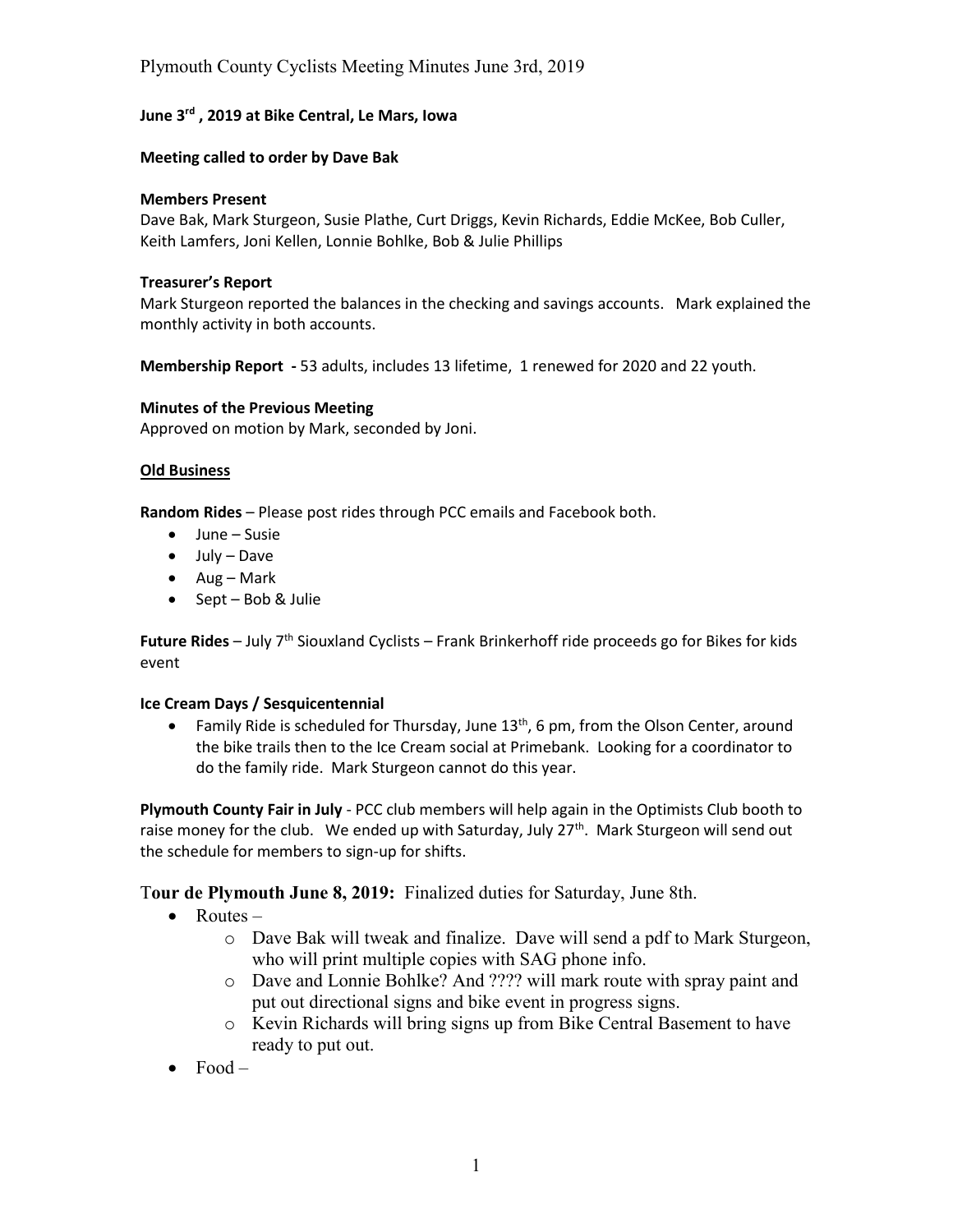Plymouth County Cyclists Meeting Minutes June 3rd, 2019

- o Keith Lamfers will pick up paper plates and forks, condiments, side dish?, buns, donuts, juice?, granola bars, etc.
- o Mark Sturgeon will bring potato salad.
- $\circ$  Curt Driggs will bring two dozen cookies or bars, as will Lonnie's wife and Susie, Julie and Joni.
- o Keith has meat lined up.
- o Mark Sturgeon and Susie Plathe will bring electric roasters for the meat.
- o Mark will pick up bananas from Fareway Friday night.
- o Keith will pick up 10 large bags ice and 8 watermelons from Hy-Vee Saturday morning.
- $\bullet$  Drinks
	- o Susie will bring a coffee urn from her church.
	- o Keith will provide the actual coffee grounds
	- o Keith will pick up waters and powerade.
- Volunteers  $-$  Sign-in will be Susie Plathe along with Keith Lamfers and Dave Bak?
- Extra Tickets sales  $-\text{Mark Sturgeon will make sign designing extra tickets as }$ follows: \$5 for one, \$10 for three, or \$20 for 10. Mark has tickets and coffee cans to collect at Bike Central.
- $\bullet$  Waivers Mark Sturgeon will print and bring 100 copies.
- Card reader Susie Plathe will set it up and test it out with Mark Sturgeon's help for sign-in.
- Signage  $-$  Mark Sturgeon will make signs thanking our sponsors and regarding ticket sales (see above).
- Coolers  $-$  Susie Plathe and Dave Bak will bring a few coolers.
- $\bullet$  Tables and chairs  $-$  Lonnie Bohlke will bring tables and chairs
- Drawing procedure and sheet  $-\text{Mark Sturgeon will put together the sheet for the}$ drawing and ? will draw at ? Whomever draws will draw the bike first and put it in an envelope to hold until the end of the other prizes.
- $\bullet$  Pre-registration list Mark Sturgeon will print a final list of those who have preregistered at close of business on Friday. We may have to check for anyone who registers from close of business to midnight Friday.
- Volunteer hours  $-$  We should individually and as a group keep track of our hours spent preparing and putting on the ride so afterwards (next meeting?) we can compile an estimated amount of volunteer hours for our share of the matching funds when completing the paperwork for the CVB grant funds.
- $\bullet$  Other
	- o Lonnie Bohlke will pick up cones to block off street (from 7 a.m. to 3 p.m.).
	- o Mark Sturgeon will double check that we have a police escort lined up.
	- o Mark Sturgeon will withdraw \$200 for start-up cash  $(20)$ 's,  $10$ 's,  $5$ 's).
	- o Bob and Julie Phillips will lead the family riders, if any.
	- $\circ$  Mark Sturgeon will do KLEM's What Now on Wednesday (to air Thursday).
	- o Kevin, Susie, Keith, etc at Bike Central around 6 am. First riders start at 7 am.